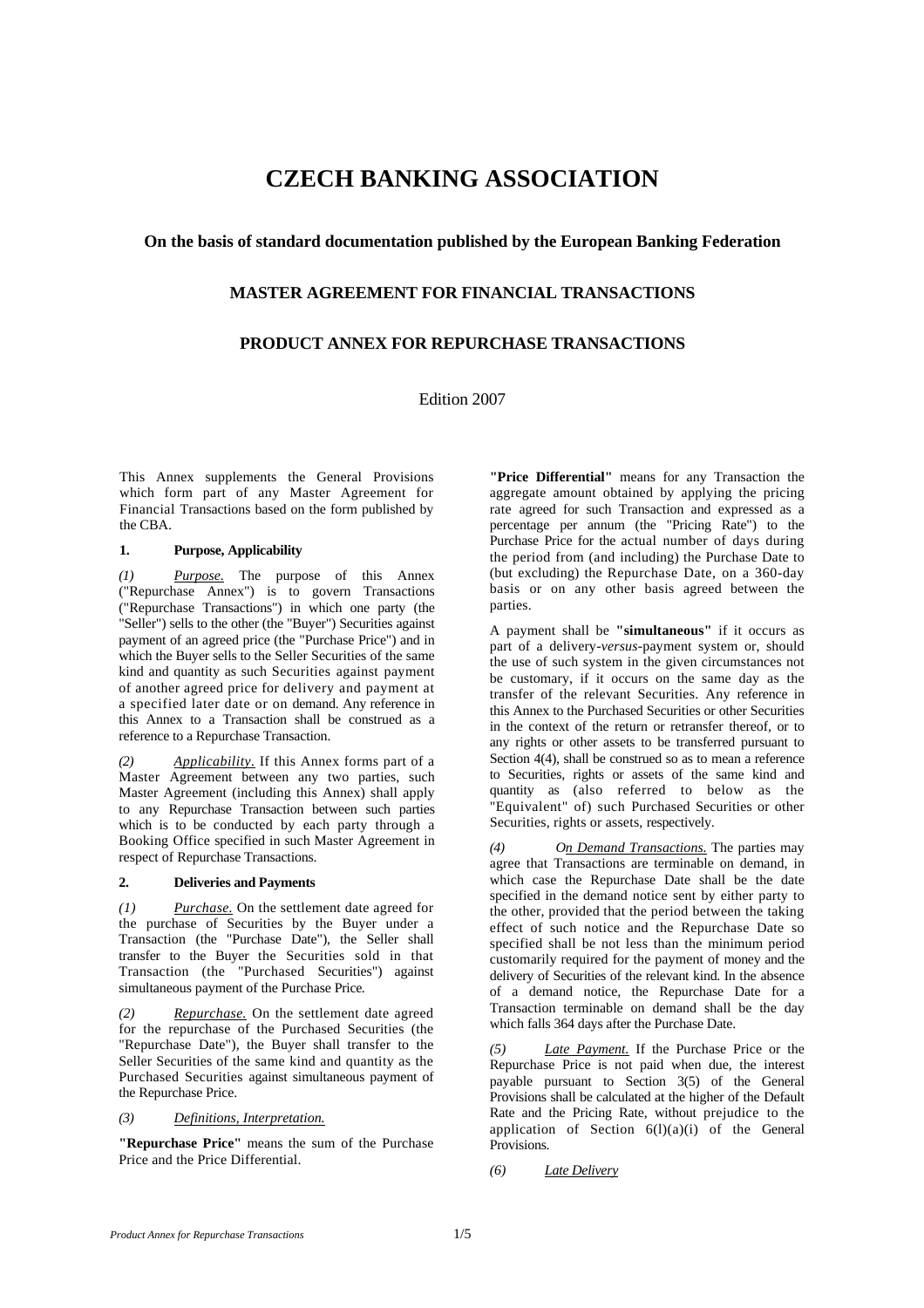*(a) Failure by Seller.* If the Seller fails to transfer the Purchased Securities to the Buyer on the applicable Purchase Date, the Buyer may, at any time while such failure continues:

- if it has paid the Purchase Price to the Seller, require the Seller immediately to repay the sum so paid;
- (ii) require the Seller to pay to the Buyer an amount equal to the excess, if any, of the Buyer's Borrowing Cost over the pro rata portion of the Price Differential attributable to the period of the delay, each calculated for the period from (and including) the Purchase Date to (but excluding) the earlier of the date on which the Purchased Securities are transferred to the Buyer and the Repurchase Date (which in the case of a Transaction terminable on demand shall be deemed to be the earliest date on which the Purchased Securities would be required to be returned following a demand by the Seller);

**"Borrowing Cost"** of a party means the cost (including fees and expenses), as determined by such party, which such party has or would have reasonably incurred in borrowing the Equivalent of the Purchased Securities in the market for the relevant period; and

(iii) if the parties have not agreed on measures to promptly remedy the failure, give notice that the Repurchase Date shall be advanced so as to occur immediately, whereupon the mutual obligations originally agreed by the parties under the relevant Transaction shall be netted, so that no payments or deliveries are due except that the Seller shall pay to the Buyer (in addition to complying with its obligations pursuant to (i) and (ii), if applicable) an amount equal to the Price Differential for the period from (and including) the Purchase Date to (but excluding) the Repurchase Date so advanced.

*(b) Failure by Buyer.* If the Buyer fails to return the Purchased Securities to the Seller on the applicable Repurchase Date, the Seller may, at any time while such failure continues:

- if it has paid the Repurchase Price to the Buyer, require the Buyer immediately to repay the sum so paid;
- (ii) require the Buyer to pay to the Seller an amount equal to the excess, if any, of the Seller's Borrowing Cost over the amount receivable if the Repurchase Price were placed on deposit at the Interbank Rate, each calculated for the period from (and including) the Repurchase Date to (but excluding) the date of actual return of the Purchased Securities or, if earlier, the date specified in the notice, if any, given pursuant to (iii); and
- (iii) if the parties have not agreed on measures to promptly remedy the failure, give notice requiring cash settlement in lieu of delivery on a date to be specified in such notice, whereupon the obligations of the parties originally agreed in respect of the Repurchase Date shall cease, and the Buyer shall

(A) pay to the Seller (in addition to complying with its obligations pursuant to (i) and (ii), if applicable) an amount equal to the excess, if any, of the Alternative Purchase Cost for such Securities over the Repurchase Price or, as the case may be,

(B) be entitled to receive from the Seller the excess, if any, of the Repurchase Price over such Alternative Purchase Cost;

**"Alternative Purchase Cost"** means the cost (including fees and expenses), as determined by the Seller, which the Seller has or would have reasonably incurred in purchasing the Equivalent of the Purchased Securities in the market on the date so specified pursuant to (iii) for cash settlement

*(c) Remedies.* Beyond the remedies provided in this subsection 6, neither party shall, in the event of any failure by the other party to transfer or return Purchased Securities, be entitled to recover any additional damage as a consequence of such failure, and such failure shall not constitute an Event of Default under Section  $6(1)(a)(iii)$  of the General Provisions. This paragraph (c) is without prejudice to any remedy available in the event of any failure by a party to perform any other obligation (including any obligation to make a payment under this subsection (6) when due.

*Special Events.* If, during the term of a Transaction and in respect of some or all of the Purchased Securities:

- (i) a payment of any interest or dividend or any other distribution of money or other property by the issuer of the Purchased Securities (collectively a "Distribution", which term shall include a repayment of principal and a payment in the case of a capital reduction) would, as a result of any change in law or in the application or official interpretation thereof occurring after the date on which such Transaction is entered into, be subject to any deduction or withholding in respect of a tax or other duty or would give rise to a tax credit;
- (ii) a notice of early redemption has been validly given;
- (iii) a public redemption, exchange, conversion or compensation offer or a public purchase bid is made or announced;
- (iv) subscription or other rights or assets which are not freely transferable are granted or distributed to the holders; or
- (v) if specified in the Special Provisions, a tax credit or tax entitlement is attached to any interest or dividend paid to the holders (whether or not subparagraph (i) would otherwise apply)

then, subject to any other agreement between the parties, the Repurchase Date for such Securities shall, automatically in the case of (v) and otherwise upon demand by either party, be advanced to the third Business Day before, in the case of (i), (ii) and (v), the expected payment or redemption date or before, in the case of (iii) and (iv), the last day on which such bid or offer may be accepted or the day on which such rights or assets are granted or distributed.

## **3. Substitution**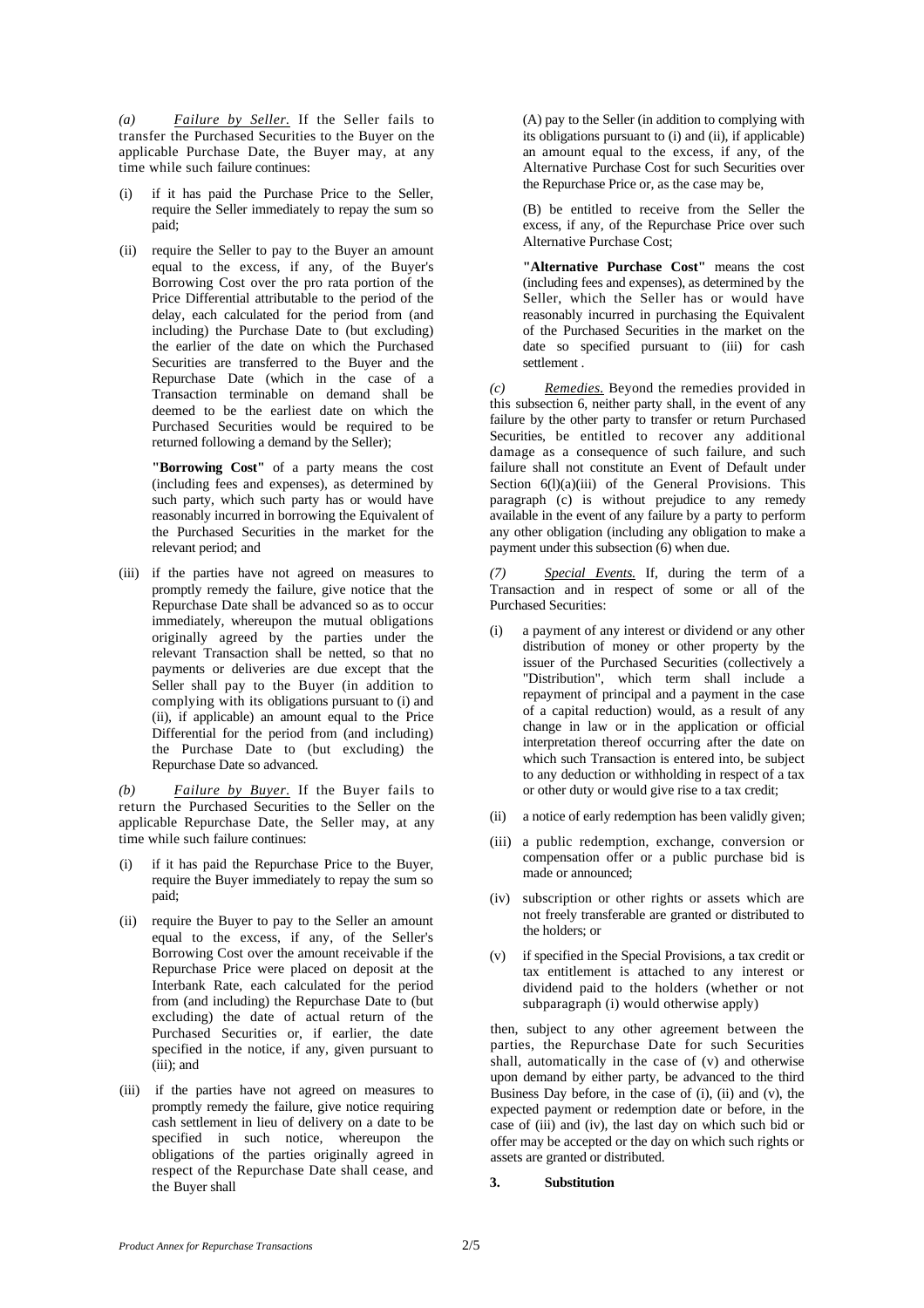*(1) General Principle.* The Seller may, at its cost and with the consent of the Buyer, substitute for any<br>Purchased Securities other Securities ("New Purchased Securities other Securities Securities") which at the time at which the parties agree to such substitution have a Market Value at least equal to the Market Value of the Purchased Securities for which they are substituted.

*(2) No Novation.* The substitution shall have no novation effect on the relevant Transaction, and the Transaction shall continue in effect, except that the New Securities will be deemed to be Purchased Securities instead of the Securities that are replaced.

*(3) Simultaneous Retransfer.* The substitution will be carried out by simultaneous transfer of the New Securities in exchange for the Purchased Securities to be replaced.

#### **4. Distributions, Subscription Rights**

*(1) Cash Distributions.* If during the term of a Transaction any Distribution of money is made by the issuer to the holders of the Purchased Securities, the Buyer shall pay to the Seller, on the date of such Distribution, an amount in the same currency as, and equal to, the amount received by the holders in respect of such Distribution.

*(2) Withholding Taxes. Tax Credits.* If a Distribution is subject to withholding tax and/or gives rise to a tax credit, the amount payable by the Buyer under subsection 1 shall be equal to the full amount to which the Seller would be entitled, as previously notified by it, in respect of such Distribution if it were the owner of the Purchased Securities, including the amount of

(a) any applicable withholding tax to the extent that the Seller would be entitled to apply for an exemption from, or a refund of, such tax and

(b) any tax credit available to the Seller subject to the fulfillment of the Seller's obligations stipulated in Article 10(4)(b).

For tax purposes, the parties hereby confirm that the Distribution of money belongs to the Seller as an economic owner of the Securities. The Buyer shall be obliged to announce to the issuer of the Securities that the Seller is an economic owner of the Securities and the only recipient of the Distributed money. Thereby, the issuer shall be acquainted with the relevant type of tax to be imposed.

*(3) Subscription Rights.* If subscription rights which are freely transferable are granted with respect to the Purchased Securities, the Buyer shall transfer to the Seller, not later than on the third day on which such rights are traded, the Equivalent of the subscription rights attributable to such Purchased Securities. If the rights are not so transferred by such date, the Seller may purchase their Equivalent in the market for the account of the Buyer. Should the Seller be unable so to purchase the rights, it may require the Buyer to pay to it an amount equal to the Market Value of such rights prevailing on the next following trading day for such rights.

*(4) Non-cash Distributions.* Any freely transferable bonus shares, non-cash Distributions and ancillary rights (other than subscription rights) which are issued, made or allotted with respect to the Purchased Securities during the term of a Transaction shall be transferred to the Seller on the Repurchase Date.

*(5) Transfer Obligations.* For the avoidance of doubt, the provisions of subsections 1 through 4 shall apply whether or not the Buyer retains the ownership of the Purchased Securities during the term of the Transaction.

#### **5. Specific Terms for Buy/Sell Back Transactions**

*(1) Applicability. Definitions* Transactions shall be subject to this Section 5 if they are identified as Buy/Sell Back Transactions.

**"Buy/Sell Back Transactions"** are Repurchase Transactions for which the Purchase Price and the Repurchase Price are each composed of

(a) a price quoted exclusive of Accrued Interest (being the "Clean Price", payable on the Purchase Date, and the "Forward Price", also called "Sell Back Price", payable on the Repurchase Date) and

(b) Accrued Interest, calculated as of the Purchase Date when payable together with the Clean Price and calculated as of the Repurchase Date when payable together with the Forward Price.

**"Accrued Interest"** means the accrued portion, as of the relevant date of calculation, of the interest (if any) payable by the issuer of the Purchased Securities in respect of such Securities.

*(2) Interpretation.* In the event of any conflict, this Section 5 shall, with respect to Buy/Sell Back Transactions, prevail over any other terms of this Annex. For Buy/Sell Back Transactions,

(a) any reference in the Agreement to the Purchase Price shall be construed as referring to the Clean Price plus Accrued Interest paid or payable on the Purchase Date and

(b) any reference in the Agreement to the Repurchase Price shall, notwithstanding the definition of that term in Section 2(3), be construed as referring to the agreed Forward Price plus Accrued Interest paid or payable on the Repurchase Date or, as the case may be, to the adjusted Forward Price calculated pursuant to subsection 5 (to which no Accrued Interest shall be added).

*(3) Confirmation.* the Confirmation of a Buy/Sell Back Transaction shall specify, the Forward Price and the Pricing Rate.

*(4) Distributions.* Section 4(1) shall apply to Buy/Sell Back Transactions only if specifically so agreed.

*(5) Adjusted Forward Price.* In relation to a date other than the originally agreed Repurchase Date, for example in relation to a Repurchase Date advanced in accordance with Section  $2(6)(a)(iii)$  or Section  $2(7)$ , the Forward Price shall be equal to:

(a) the Repurchase Price as defined in Section 2(3), less (except if the parties have agreed that Section 4 (1) shall apply)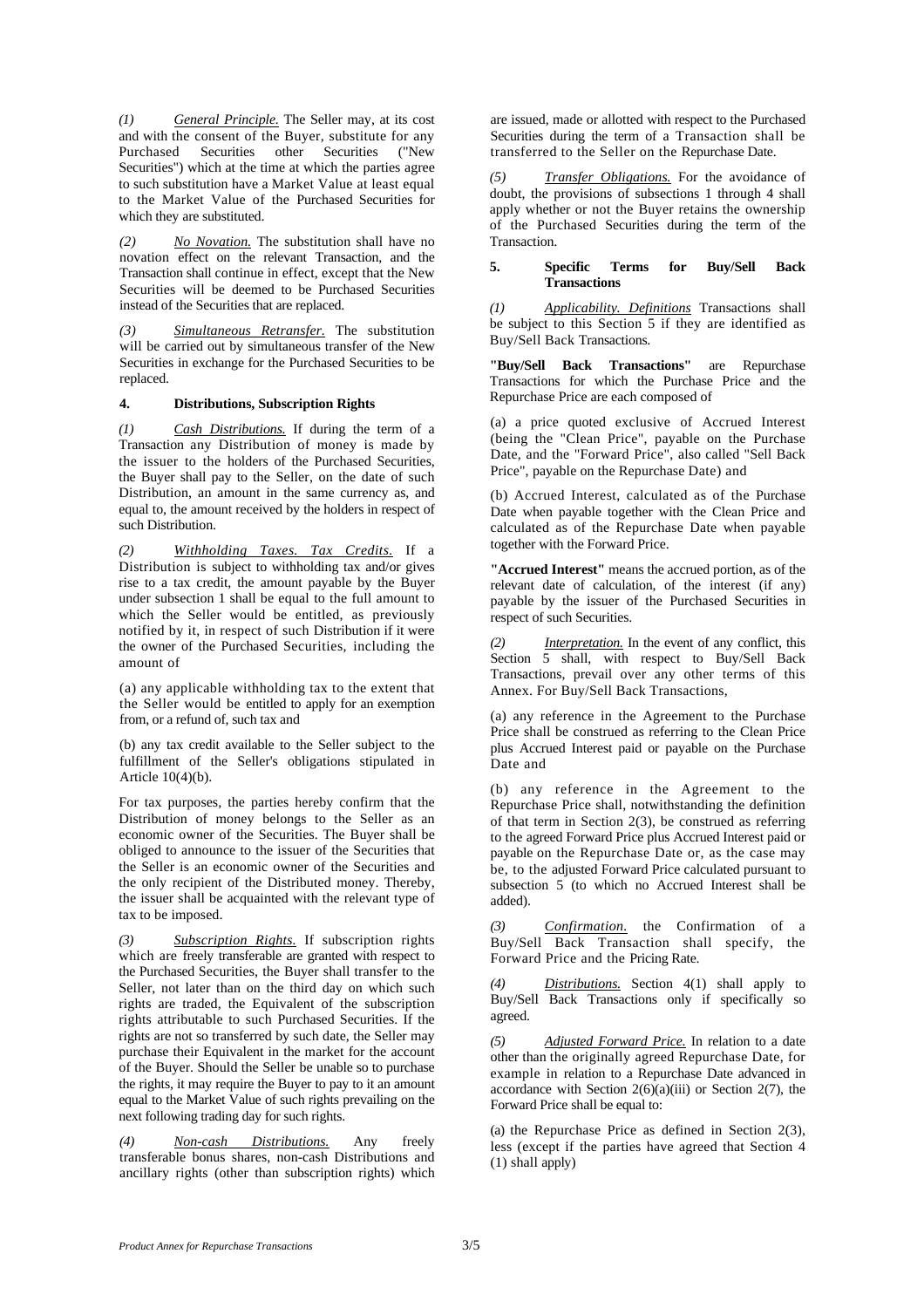(b) the sum of (i) the amount of any Distribution in respect of the Purchased Securities made by the issuer on a date falling between the Purchase Date and the Repurchase Date, and (ii) the aggregate amount obtained by daily application of the Pricing Rate for the relevant Transaction to such amount from (and including) the date of the Distribution to (but excluding) such advanced or postponed Repurchase Date.

### **6. Margin Maintenance, Repricing**

*(1) Margin Provisions. A*ny obligations of the parties to transfer cash or Securities as Margin under certain circumstances shall be performed in accordance with the provisions of the applicable Margin Maintenance Annex published by the CBA, or with any other rules to be separately agreed.

*(2) Repricing.* If the parties agree on the repricing of one or more Transactions (the "Original Transactions") instead of a transfer of Margin, then

(a) the Repurchase Date of each Original Transaction shall be deemed advanced to the date as of which the repricing is to occur (the "Repricing Date"),

(b) a new Transaction (the "New Transaction") shall be deemed entered into under which

- (i) Purchased Securities shall be the Equivalent of those purchased under the Original **Transaction**
- (ii) the Purchase Date shall be the Repricing Date,
- (iii) the Purchase Price shall be equal to the Market Value of such Securities on the Repricing Date divided by the Margin Ratio, if any, applicable to the Original Transaction, as agreed pursuant to the applicable Margin Maintenance Annex, and
- (iv) the Repurchase Date, the Pricing Rate, the Margin Ratio and, subject to the above, the other terms shall be identical to the ones of the Original Transaction, and

(c) the obligations to pay the Purchase Price and to transfer the Purchased Securities under the New Transaction shall be discharged by setting them off against the obligations to pay the Repurchase Price and to retransfer the Equivalent of the Purchased Securities under the Original Transaction, so that only a net cash amount shall be payable by one party to the other on the Repricing Date or, if that is not practicable, on the next Business Day.